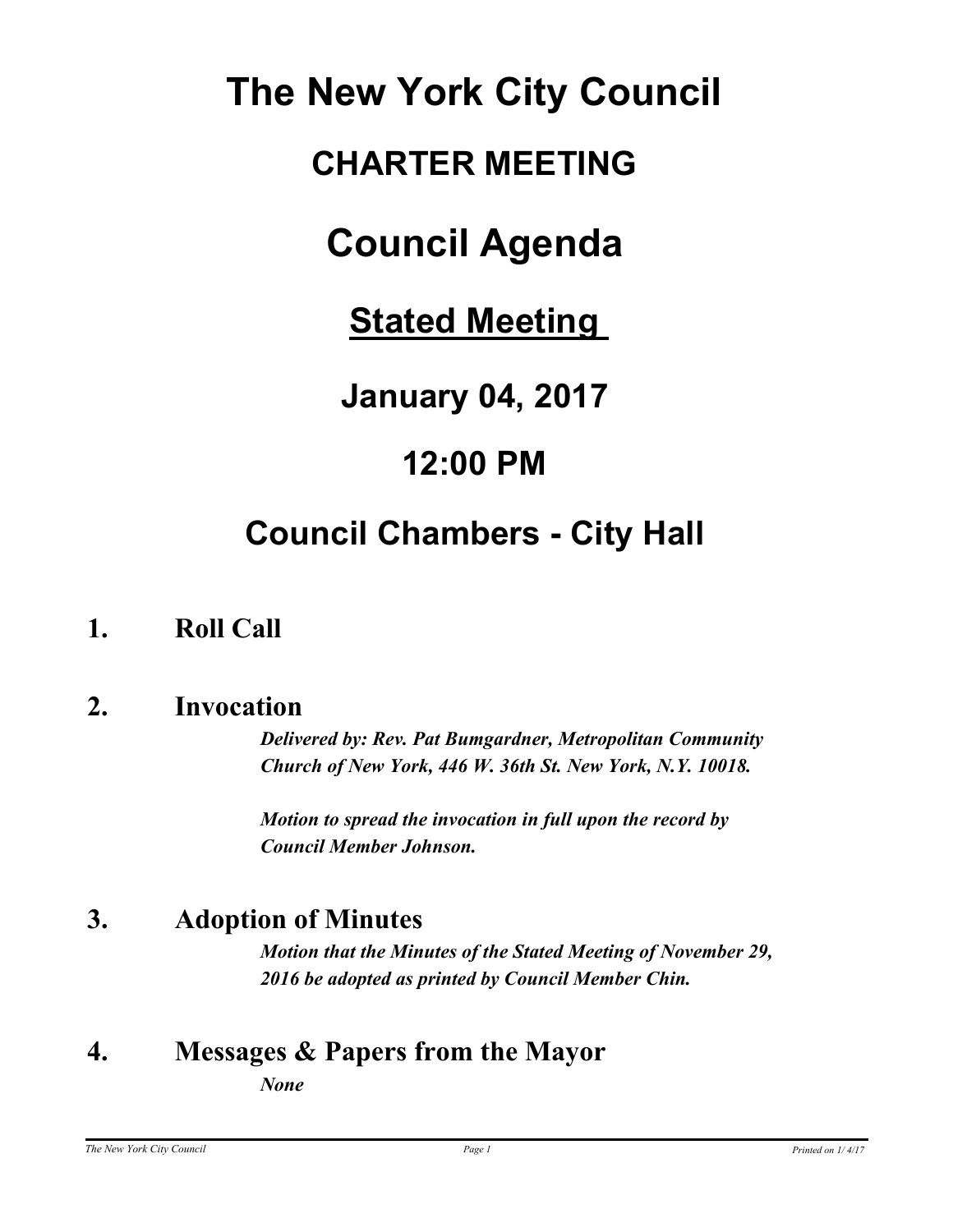#### **Communications from City, County & Borough Offices 5.**

*None*

### **6. Petitions and Communications**

**M 0465-2017 Council Member Inez Dickens - Submitting her resignation from the office of New York City Council Member of the 9th Council district effective at the end of the day, December 31, 2016.**

> Communication from Council Member Inez Dickens - Submitting her resignation from the office of New York City Council Member of the 9th Council district effective at the end of the day, December 31, 2016. *Received, Ordered, Printed & Filed*

- **7. Land Use Call-Ups** *None*
- **8. Communication from the Speaker**
- **9. Discussion of General Orders**
- **10. Reports of Special Committees** *None*

### **11. Reports of Standing Committees**

#### **Report of the Committee on Finance**

**Int 1314-2016 Queens Plaza/Court Square BID**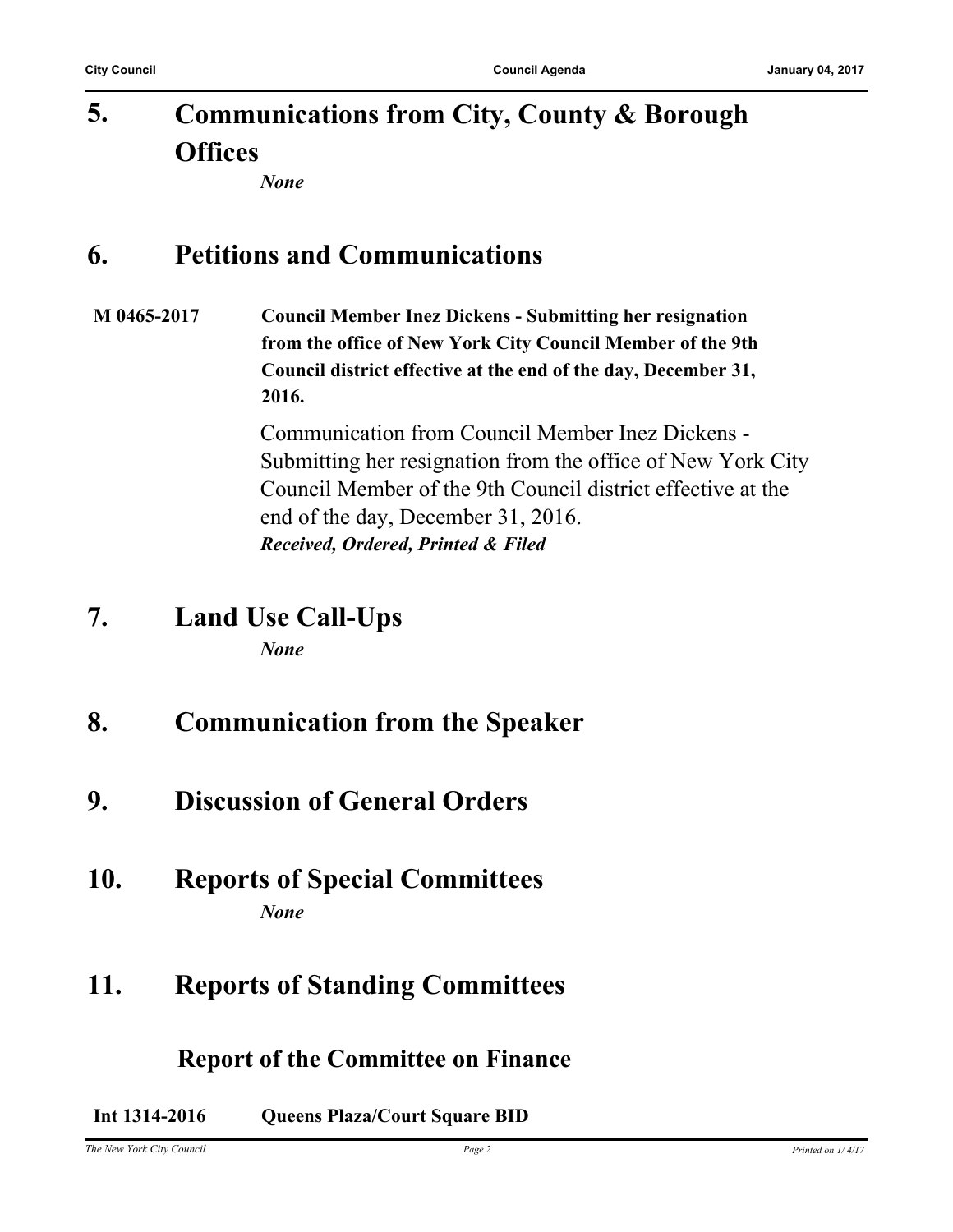A Local Law to amend the administrative code of the city of New York, in relation to authorizing an increase in the amount to be expended annually in the Queens Plaza/Court Square business improvement district, an extension of the Queens Plaza/Court Square business improvement district, and a change in the method of assessment upon which the district charge in the Queens Plaza/Court Square business improvement district is based *Coupled on GO*

#### **Int 1415-2017 Preliminary Budget Extender**

A Local Law in relation to the date of submission by the director of management and budget and the director of city planning of a draft ten-year capital strategy, the date of submission by the city planning commission of a report on the draft ten-year capital strategy, the date of submission by the mayor of the preliminary certificate regarding debt and reserves and appropriations and expenditures for capital projects, the date of submission by the mayor of the preliminary budget, the date of submission by the community boards of statements in regard to the preliminary budget, the date of submission by the council of estimates of the financial needs of the council, and the date by which the council shall hold hearings and submit recommendations in regard to the preliminary budget, relating to the fiscal year two thousand eighteen

*Preconsidered - Coupled on GO with a Message of Necessity*

### **12. General Orders Calendar**

#### **Coupled on General Order Calendar**

#### **Finance**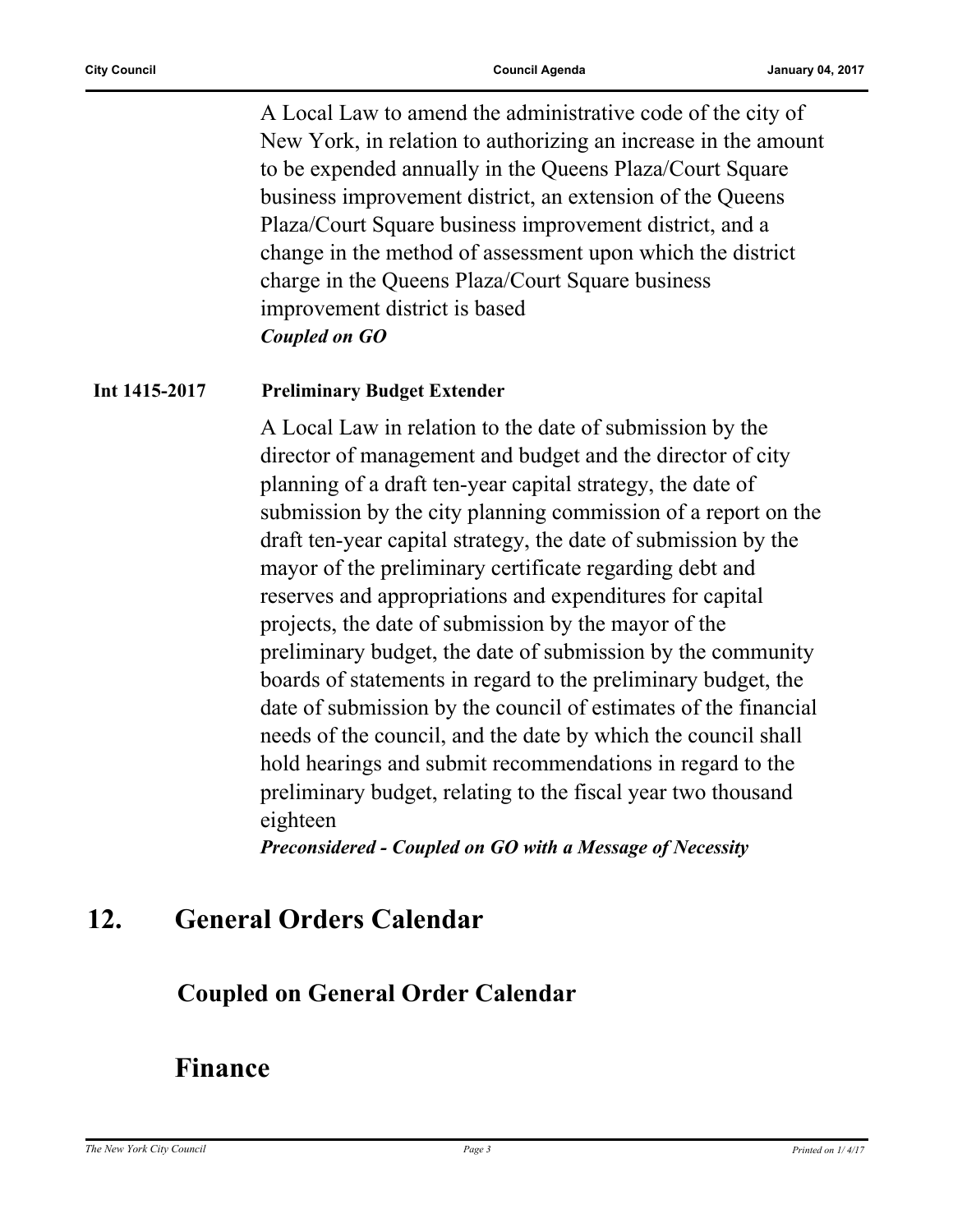**Int 1314-2016 Queens Plaza/Court Square BID** *GO*

**Int 1415-2017 Preliminary Budget Extender** *Preconsidered - GO with M/N*

### **General Order Calendar**

- **Introduction & Reading of Bills See Attached 13.**
- **14. Discussion of Resolutions**
- **15. Resolutions** *None*
- **16. General Discussion**

#### **17. Extension of Remarks**

#### **INTRODUCTION AND READING OF BILLS**

#### **Int 1410-2017** *By Council Member Borelli*

A Local Law to amend the administrative code of the city of New York, in relation to strengthening the existing record-keeping requirements of pawnshops and dealers of second-hand articles *Consumer Affairs*

**Int 1411-2017** *By Council Members Borelli and Levine* A Local Law to amend the administrative code of the city of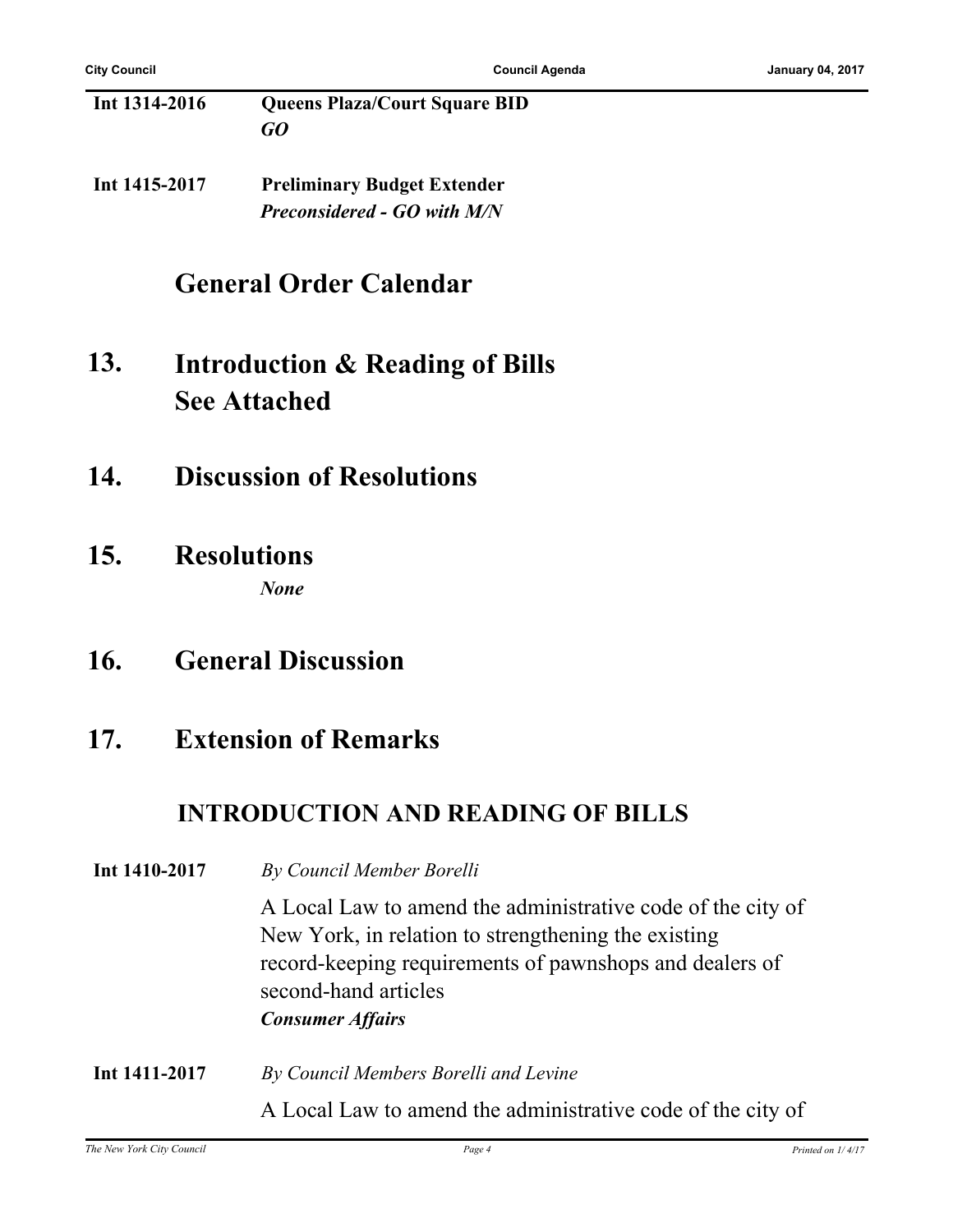|               | New York, in relation to pedestrian access to park facilities<br><b>Parks and Recreation</b>                                                                                                                                                                                                                                                                                                                                                                                                           |
|---------------|--------------------------------------------------------------------------------------------------------------------------------------------------------------------------------------------------------------------------------------------------------------------------------------------------------------------------------------------------------------------------------------------------------------------------------------------------------------------------------------------------------|
| Int 1412-2017 | By Council Member Constantinides                                                                                                                                                                                                                                                                                                                                                                                                                                                                       |
|               | A Local Law to amend the administrative code of the city of<br>New York, in relation to requiring a study and pilot of<br>solar-powered street lamps<br><b>Transportation</b>                                                                                                                                                                                                                                                                                                                          |
| Int 1413-2017 | By Council Member Constantinides                                                                                                                                                                                                                                                                                                                                                                                                                                                                       |
|               | A Local Law to amend the administrative code of the city of<br>New York, in relation to idling adjacent to a senior center<br><b>Environmental Protection</b>                                                                                                                                                                                                                                                                                                                                          |
| Res 1348-2017 | By Council Member Constantinides                                                                                                                                                                                                                                                                                                                                                                                                                                                                       |
|               | Resolution nominating Hudson Canyon to be considered for a<br>National Marine Sanctuary, and calling upon the National<br>Oceanic Atmospheric Administration to designate Hudson<br>Canyon a National Marine Sanctuary<br><b>Environmental Protection</b>                                                                                                                                                                                                                                              |
| Int 1414-2017 | By Council Member Espinal Jr.                                                                                                                                                                                                                                                                                                                                                                                                                                                                          |
|               | A Local Law to amend the administrative code of the city of<br>New York, in relation to licensing and regulating furniture<br>retail stores<br><b>Consumer Affairs</b>                                                                                                                                                                                                                                                                                                                                 |
| Int 1415-2017 | By Council Member Ferreras-Copeland (by request of the Mayor)                                                                                                                                                                                                                                                                                                                                                                                                                                          |
|               | A Local Law in relation to the date of submission by the<br>director of management and budget and the director of city<br>planning of a draft ten-year capital strategy, the date of<br>submission by the city planning commission of a report on the<br>draft ten-year capital strategy, the date of submission by the<br>mayor of the preliminary certificate regarding debt and<br>reserves and appropriations and expenditures for capital<br>projects, the date of submission by the mayor of the |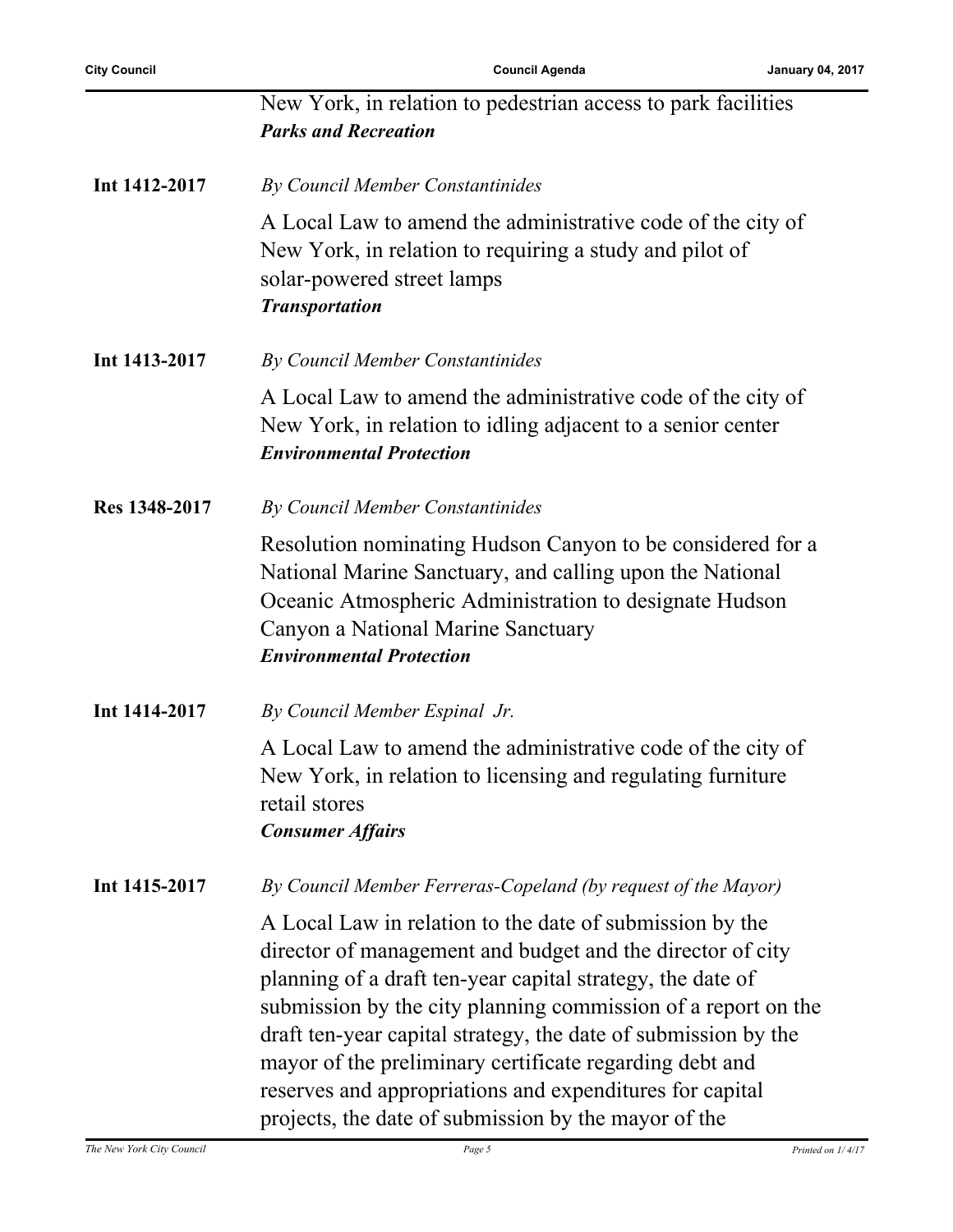$\mathbf{r}$ 

|               | preliminary budget, the date of submission by the community<br>boards of statements in regard to the preliminary budget, the<br>date of submission by the council of estimates of the financial<br>needs of the council, and the date by which the council shall<br>hold hearings and submit recommendations in regard to the<br>preliminary budget, relating to the fiscal year two thousand<br>eighteen<br><b>Preconsidered - Finance</b> |
|---------------|---------------------------------------------------------------------------------------------------------------------------------------------------------------------------------------------------------------------------------------------------------------------------------------------------------------------------------------------------------------------------------------------------------------------------------------------|
| Int 1416-2017 | By Council Member Greenfield                                                                                                                                                                                                                                                                                                                                                                                                                |
|               | A Local Law to amend the administrative code of the city of<br>New York, in relation to requiring information on notices of<br>violation issued by the department of sanitation<br><b>Sanitation and Solid Waste Management</b>                                                                                                                                                                                                             |
| Int 1417-2017 | By Council Member Greenfield                                                                                                                                                                                                                                                                                                                                                                                                                |
|               | A Local Law to amend the administrative code of the city of<br>New York, in relation to requiring the department of<br>sanitation to install global positioning systems on all<br>department vehicles and make the resulting data public<br><b>Sanitation and Solid Waste Management</b>                                                                                                                                                    |
| Res 1349-2017 | By Council Members Greenfield and Richards (by request of the<br>Mayor)                                                                                                                                                                                                                                                                                                                                                                     |
|               | Resolution pursuant to Section 363 of the New York City<br>Charter, authorizing the New York City Department of<br>Transportation to grant a franchise for the provision of aerial<br>tramway service over the East River between Manhattan and<br>Roosevelt Island to the Roosevelt Island Operating<br>Corporation.<br><b>Zoning and Franchises</b>                                                                                       |
| Int 1418-2017 | By Council Member Rodriguez                                                                                                                                                                                                                                                                                                                                                                                                                 |
|               | A Local Law to amend the administrative code of the city of<br>New York, in relation to establishing a reward for individuals<br>who provide information leading to the apprehension,                                                                                                                                                                                                                                                       |